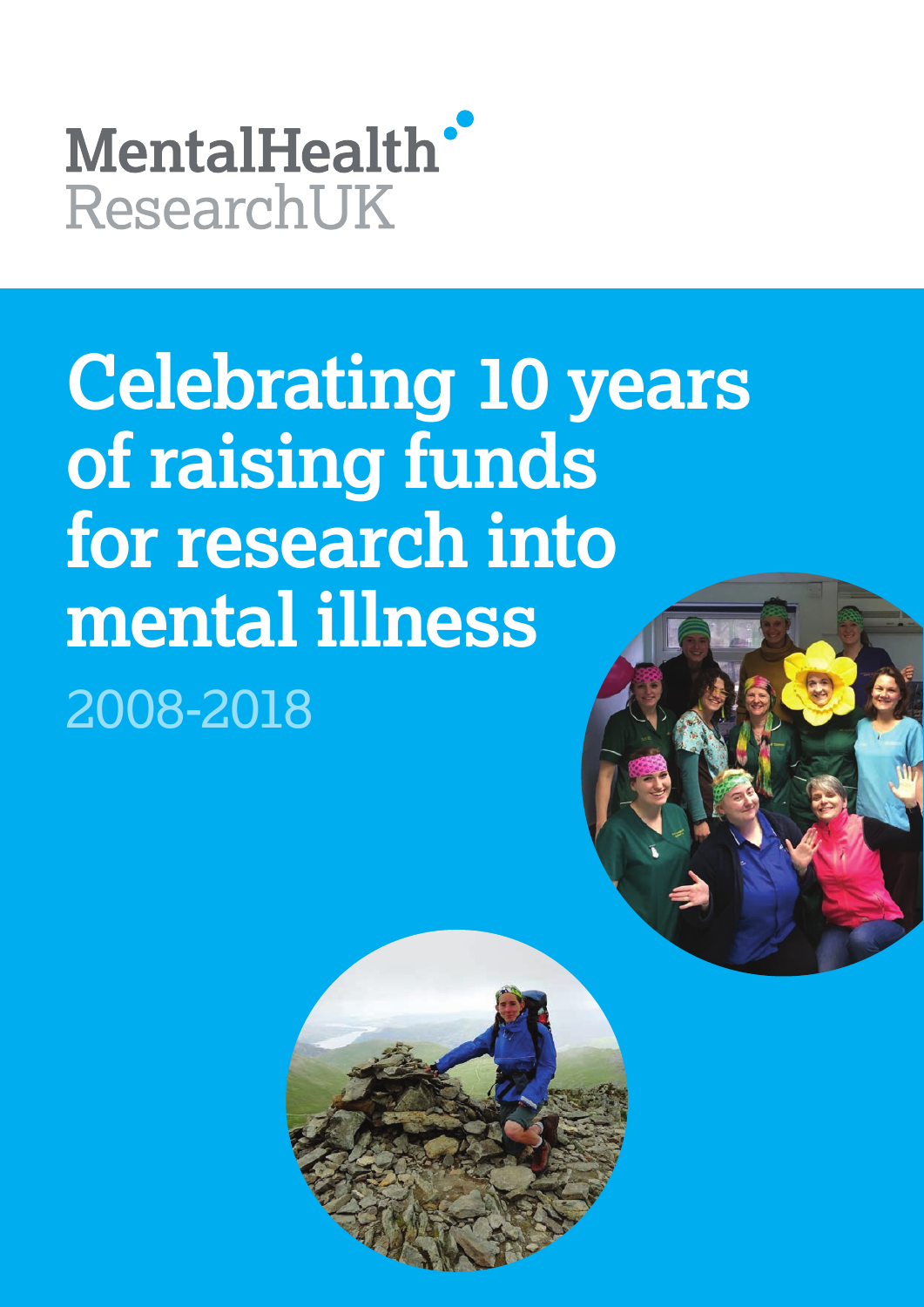

To celebrate our tenth anniversary, we are reflecting on what our scholars have achieved, the progress we have made to improve mental health research, and our vision for the next ten years.

**Mental Health Research UK was founded in 2008. We are the only organisation in the country that exclusively supports UK-based research into mental health. We invest in some of the most promising young British scientists in research environments that are at the forefront of the fight to find ways of preventing and treating mental illness.** 

**Despite increasing levels of awareness and efforts to de-stigmatise mental illness, it remains chronically underfunded. Mental health research receives 25 times less funding per person affected than physical conditions such as cancer, according to a new [report](https://www.mqmentalhealth.org/posts/uk-mental-health-research-funding) from MQ.1 We are determined to change this.** 

**Our charity is run entirely by trustees and volunteers who do so because we passionately believe that building a better knowledge base and understanding around mental health and mental illness is essential for improving outcomes – changing lives, making a long-term difference.** 

**This includes developing a thriving academic community that relies on the talent of people from a range of disciplines, including bio-medical sciences, social science, law and ethics, computer science and humanities.**

 **We also drive public involvement in mental health research, involving people with direct experience of mental health issues in our commissioning of research. We are ambitious and want to achieve more for people living with mental illness.**

**We are proud to have pledged that no less than 95% of our donations go directly into research. We have no permanent employees and rely on the generosity of our trustees and volunteers working with us without remuneration. So, by supporting Mental Health Research UK, your money is going directly to our research students.**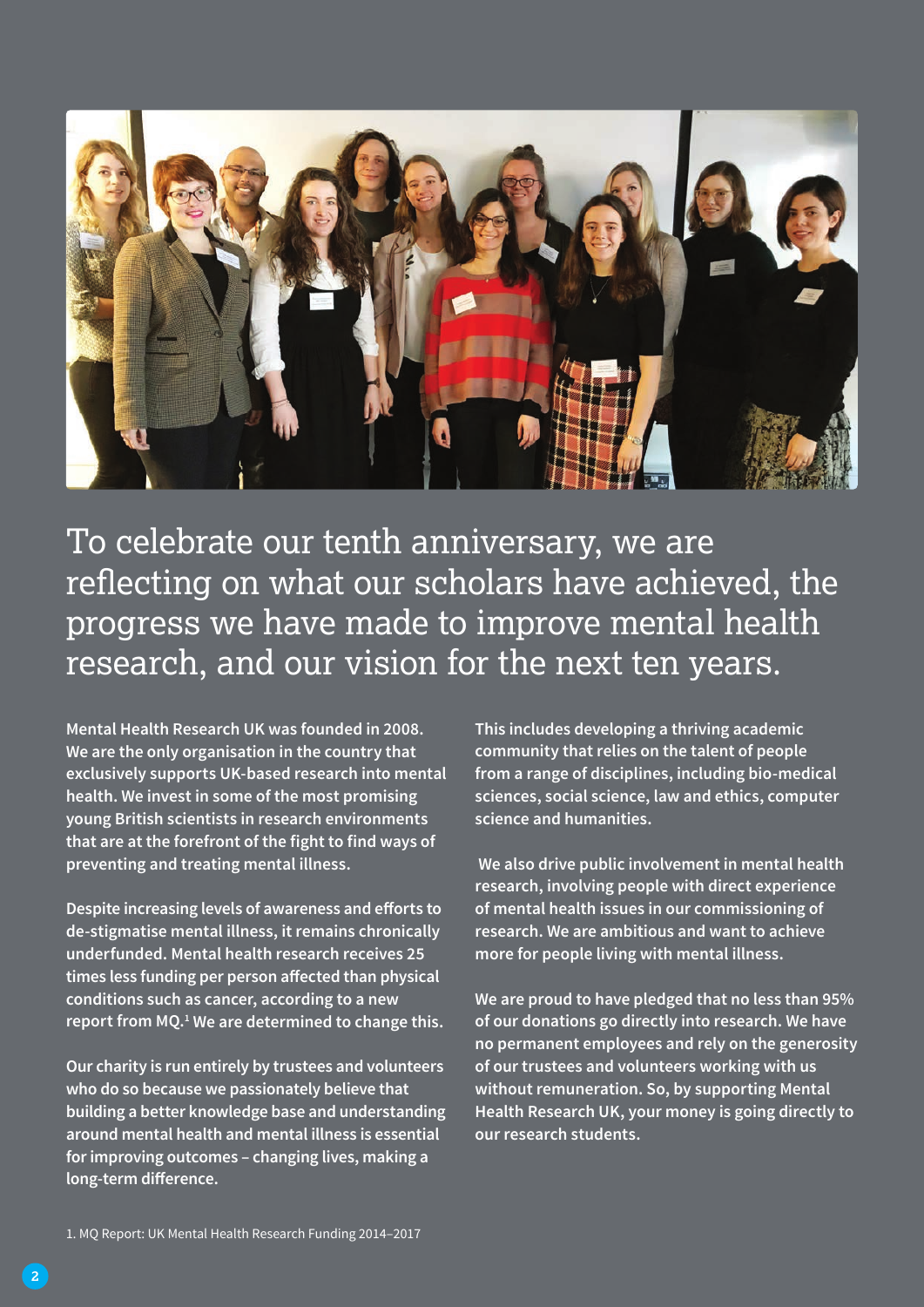

We are a small charity with limited resources. We needed to decide how we would fund mental health research, to complement the resources of other funders. The Trustees made the decision to focus on funding PhD scholarships, which cost between £80k and £100k each. We took the decision to make our awards a four-year commitment, knowing how hard it can be to complete writing up within three years, and how the completion of the thesis can be delayed.

By investing in individual PhD scholarships, we are helping to build research capacity and interest in mental health research across the UK. We know it is not easy to get funding for the first step onto the academic ladder, and equally not easy to gain experience as a PhD supervisor to progress a career in mental health research. So, we decided to help fill that funding gap.

We were also concerned with the poor level of support afforded to psychiatrists to pursue research careers. We have thus recently started to support a programme of work at King's College London, supporting psychiatrists over 4-5 years to complete a Masters in Research (MD(Res)).

We began with just one scholarship in each of the first two years, the first funded jointly with the University of Nottingham. In 2013 we linked with the Schizophrenia Research Fund which has increased our financial stability and, with increased success in attracting funds, the scholarship programme has now expanded to three or four new awards per year.

**The figures below show some key facts about our scholarship programme over the first ten years of the charity.** 

#### MentalHealth Celebrating 10 years of raising funds for research into mental illness 2008-2018 Research I IK





We have distributed 500 mental health awareness badges through our Blooming Monday campaign. which has been running on the third Monday of January  $since 2013.$ 

#### We work in partnership with others:

- · Alliance of Mental Health Research Funders 2008-2018
- Department of Health Mental Health Research Framework Steering Group 2016-2018
- Funding partner for the Priority Setting Partnershipchildren and young people's mental health research 2016-2018

Funding partner for Science Media Centre since 2016

Mental Health Research UK is a registered charity - England No. 1125538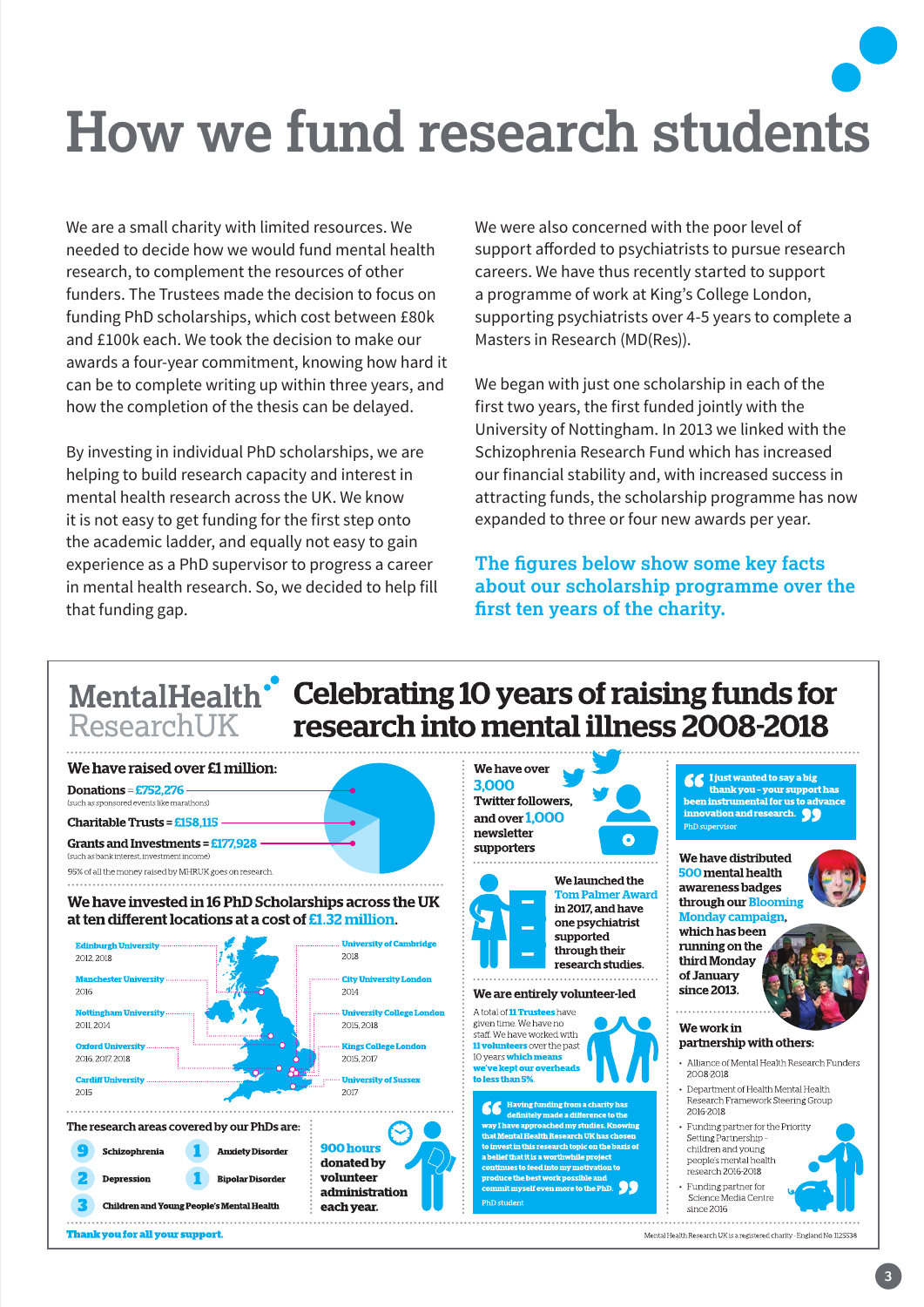### **A word from our Trustees**

*I* **have only recently joined MHRUK as a trustee and am hugely impressed by the quality of the scholars, their supervisors and the science they are doing. Our funding reaches across the UK and across a range of scientific disciplines, and is vitally important to a field that is starved of research funding.** 

Prof Sir Michael Owen, Division of Psychological Medicine and Clinical Neuroscience, Cardiff University

> **I** am very proud of what we have achieved **over the past ten years from very small beginnings. Building capacity now is key to expanding mental health research in the future and Mental Health Research UK will continue to do this. We will also identify gaps in funding particularly with regard to the promotion of research careers among psychiatrists.**

Professor Clair Chilvers, cofounder and chair

**As a Trustee of the Schizophrenia Research Fund, we were delighted to link with Mental Health Research UK to add additional resource to its clear strategic direction.** 

Lord Neuberger, former President of the Supreme Court, Trustee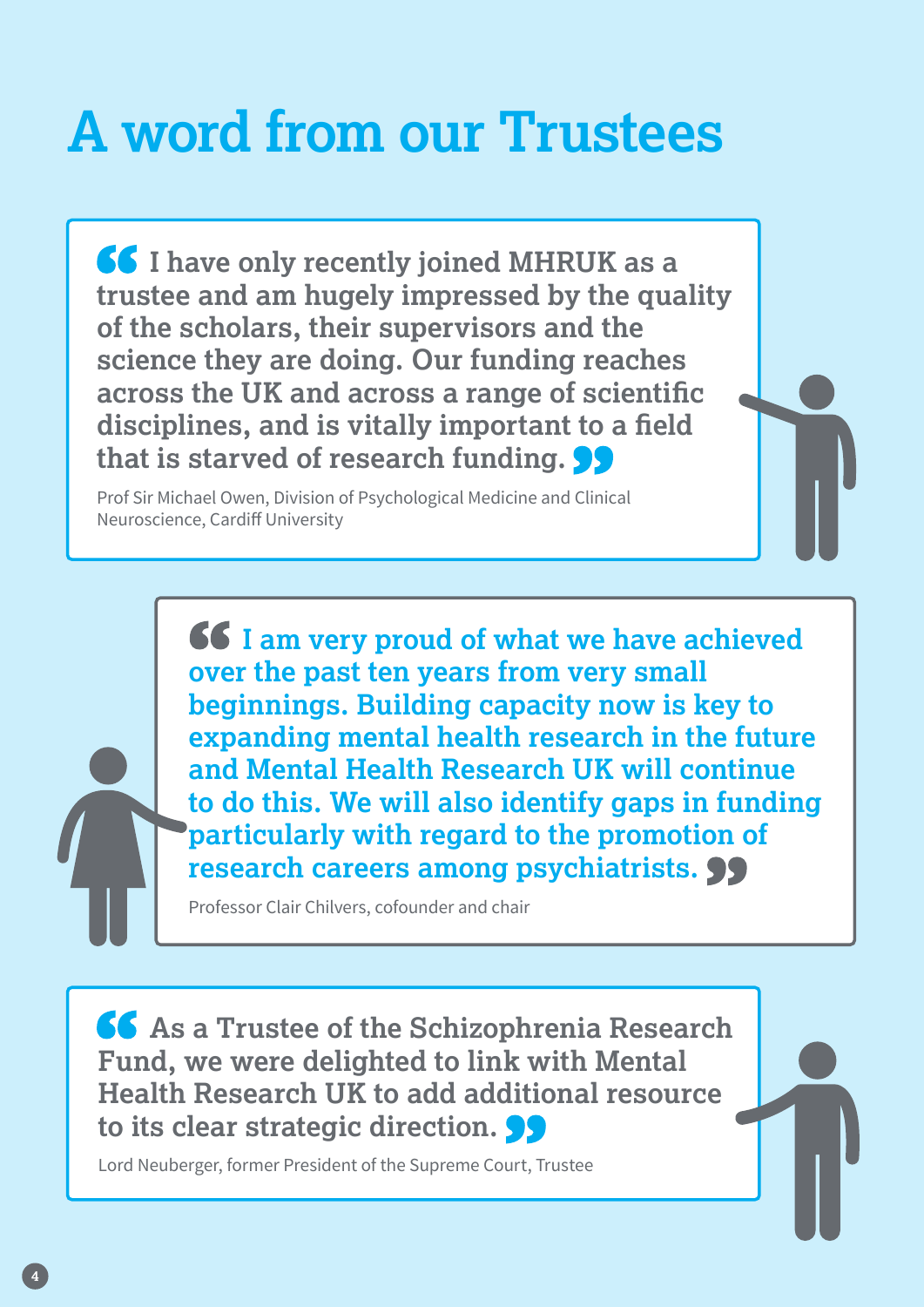

# **We are making a difference**

**Looking back on the past 10 years, we began to reflect on what our fundraising efforts had achieved. We decided a good place to start would be to ask the students who had been supported on Mental Health Research UK studentships for their feedback, and that of their university supervisors. We summarise what they told us here.** 

**We know that funding for PhD studentships is available from many different sources but is still in short supply for mental health research.** 

Dr Louise Johns, PhD supervisor, University of Oxford

Our funding is enabling ground-breaking research building on new developments in scientific knowledge and digital technology. Importantly, our scholars want their work to help others and not only to progress their own education. We are supporting work to speed up the process of obtaining a diagnosis and developing new psychological treatments. Our scholars want to generate hope, through research findings, that people in the future will experience less distress as mental health treatment and support will be much improved. Doctoral research studies can also provide a steppingstone for researchers to build upon in larger programmes of research.

**I felt there was a lot of catching up to do in understanding the biology behind psychiatric disorders. Modern labbased techniques can now model these illnesses quite well and there's growing evidence for genetic and environmental associations with psychiatric disorders, derived from large population-based datasets. I felt like it was an exciting time to be part of research in mental health as these technologies are ramping up the rate of new discoveries in the field.** 

Dr Daniel McCartney, former PhD Scholar

**There is very little research out there when it comes to understanding the genetic aetiology of bipolar disorder. At present, I am focussing on childhood/ adolescence as this area has not been explored in the literature and am hoping that any contribution I can make will help.** 



Sumit Mistry

**I chose to do research into mental health treatments because it is clearly an area of increasing importance where there is much further work to be done. I wanted to do this more than I wanted to become a clinical psychologist because while some current treatments are good, it's exciting to be part of helping to create better ones.** 



Poppy Brown

We are helping people develop careers in mental health research, including drawing on personal experiences of mental health issues and knowledge gained through PhD studies. One supervisor emphasised how important individual PhD studentship awards were as larger funders are keen to award centre grants, clustering PhD awards, and this can reduce investment available for smaller research teams.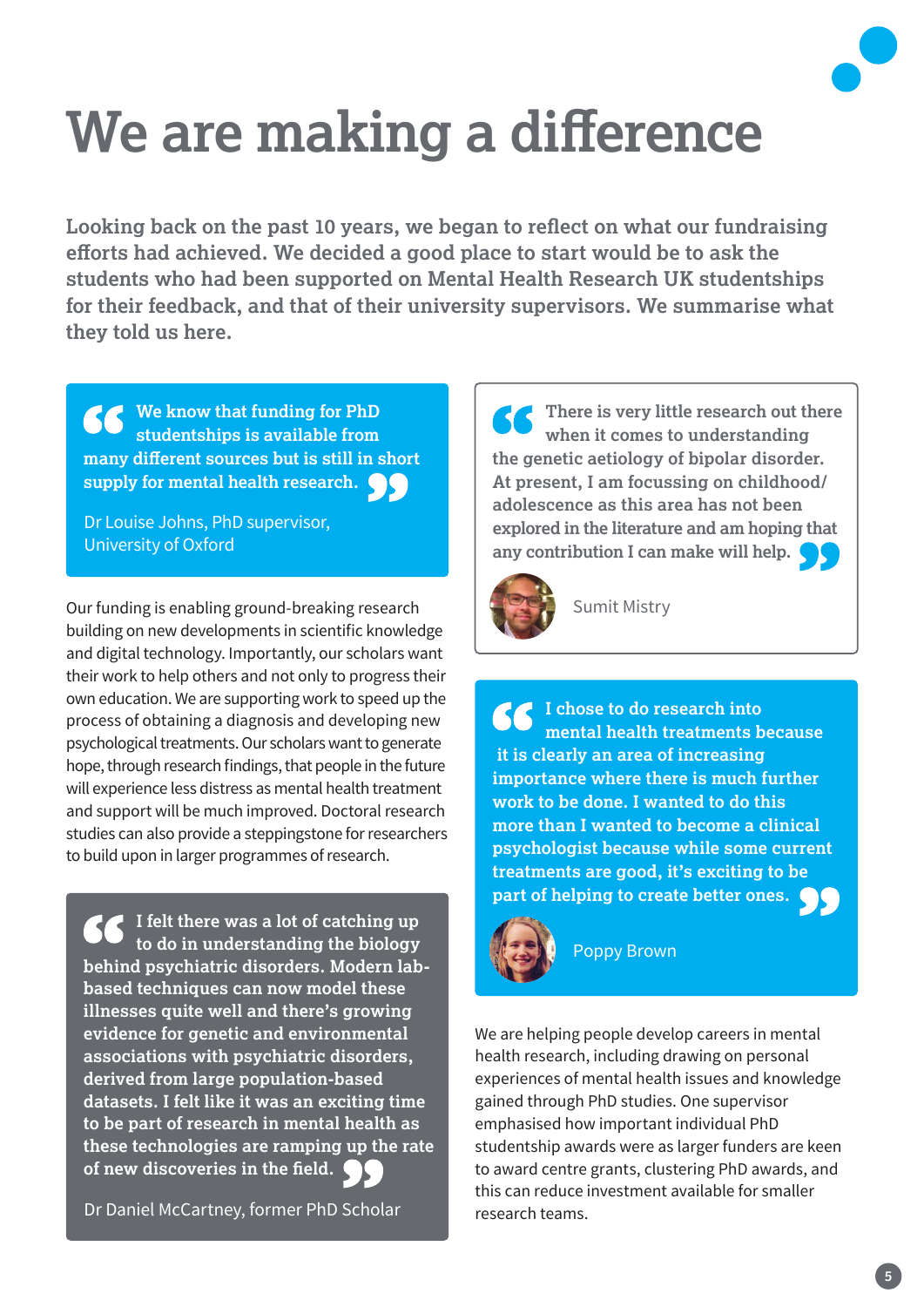**This sounds obvious, but mental health is an incredibly complex area to understand! There's no one answer for everything, and it has been really interesting to consider the psychological, medical, sociological, and financial (to name a few) perspectives relating to mental health. I have also learnt that everyone has been through different experiences and situations, and that these are all valuable. The overall experience has been great in informing my current role as Research Fellow within our research group.** 



Dr Bethan Davis, former PhD Scholar

**I chose to do a PhD in mental health because when I was 24, I was diagnosed with depression and one year later with bipolar disorder. I therefore have a vested interest in helping to progress understanding.** 



Sumit Mistry

We are keen to develop research methodology, including randomised controlled trial procedures and how we involve people with mental health problems more in our work. Methodological development are ambitions some of our scholars also share.

**I particularly want a career in mental health research both because I find it interesting and also because I want to help those whose lives are affected by mental health difficulties. I want to do research that keeps the population it's researching at the centre of its investigation.** 



Jessica Radley

Another important contribution from Mental Health Research UK scholars is sharing what is currently known about a topic area, collating current evidence and building on it. There is a strong sense that we have a lot to learn and must make use of existing research as well as generate new questions to answer.

**I was working in public mental health, and found it frustrating that for many important issues, we either did not have adequate evidence to make decisions, or practitioners were not being connected with the research that was being generated. I knew I loved research and was passionate about mental health, so saw doing a PhD as an opportunity to try to answer some of the big questions that remain about mental health and to be able to communicate clearly about the existing evidence.** 



Dr Jen Dykxhoorn, former PhD Scholar



**Each year, we organise an annual Scholars' Day, bringing together students and their supervisors from around the country. This provides a year on year chart of progress being made. We are proud of the research being pursued on diverse topics including understanding how treatments for post-traumatic stress disorder work in practice, exploring how school experiences impact on later mental health and wellbeing, and understanding the neurobiological mechanisms of clozapine-induced Obsessive Compulsive Symptoms in schizophrenia and its treatment.**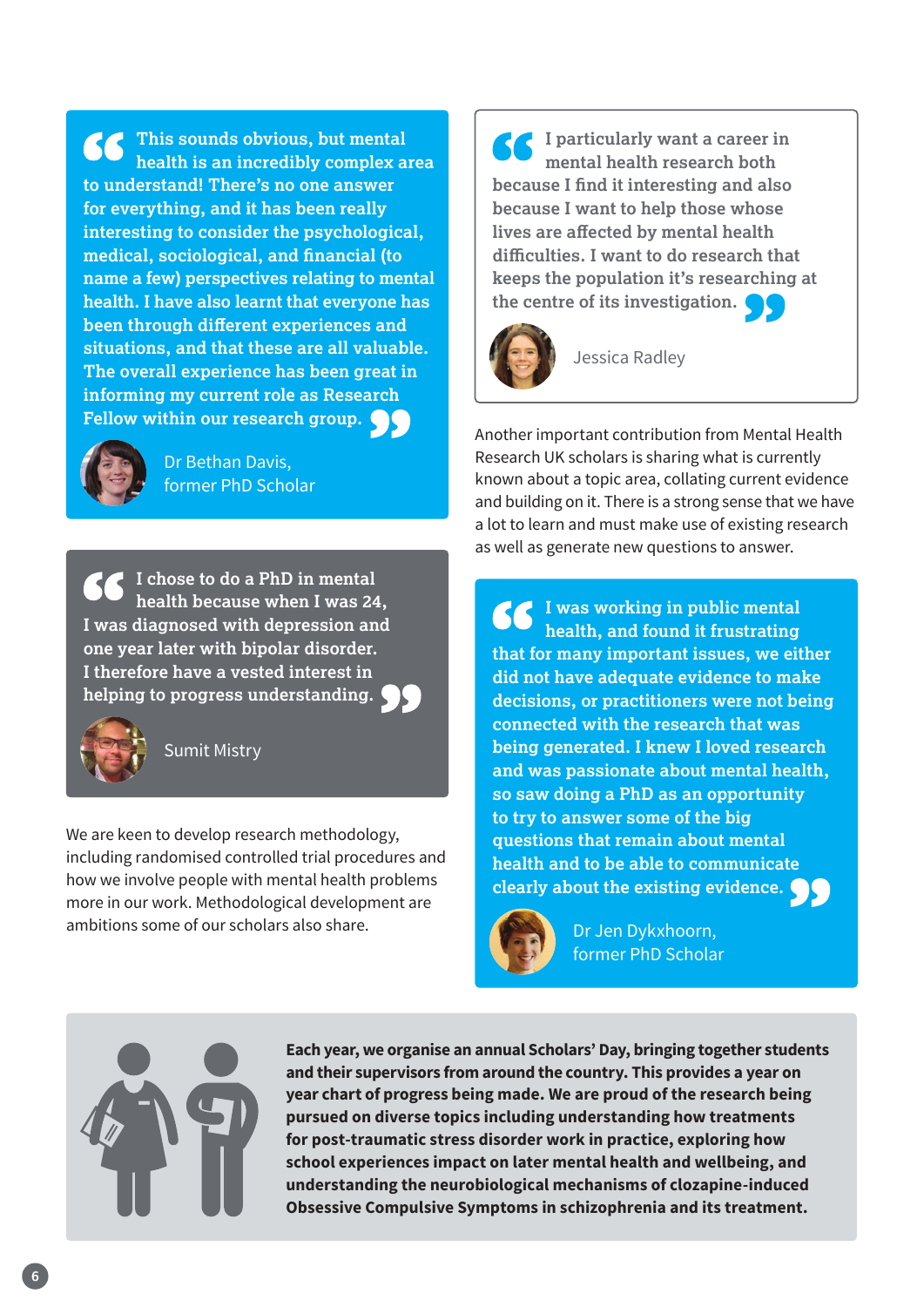### **Building a new research workforce**

One of the reasons why we invest in PhD scholarships is to build a new research workforce in the academic system and foster the next generation of mental health researchers. It has been really heartening to learn that all our early scholars have stayed in mental health research, or plan to do so. One scholar is now supervising the next generation of PhD students, passing on skills and enthusiasm gained while supported by Mental Health Research UK. Supervisors also recognised how Mental Health Research UK funding was supporting their careers, including a recent promotion, through achieving grant funding success as well as gaining new skills as supervisors.

**I think being able to create a career in something I feel is meaningful and important is the biggest reward. I am excited to continue my career in research, as it is a life of asking questions, learning, and striving to improve, and that is the recipe for a fulfilling and exciting career.** 



Dr Jen Dykxhoorn, former PhD Scholar

**I hope that the PhD will lead me to a role in teaching, to pass on knowledge to help inspire future generations to study mental health… Personally, I have always wanted a career where I feel I am contributing to something worthwhile and which can help people. Although research isn't something the public, service users and carers often see or are aware of, it is highly rewarding to know that the work done behind the scenes can positively influence public care services over time.** 



Heather McDonald

The scholarships also have an impact on academic staff.

**The scholarship also counts as grant income, which is an important indicator of career progress**  for academics.

Dr Stella Chan, PhD supervisor University of Edinburgh

**This is my first PhD student for whom I am primary supervisor, and I am excited to work with the student to conduct the research.** 

Dr Louise Johns, PhD supervisor University of Oxford

Research does not change lives or mental health services overnight, and our scholars are realistic about the impact their studies can have in the short term. Yet this does not dampen their ambition. Together, they are determined to change the future of mental health treatment and outcomes. They actively advocate mental health research careers, motivating other young people to do a PhD. We're proud that our research students are helping to build a pipeline of future talent, nurturing the next generation of mental health research students.

**I think the fact that I'm doing a PhD in such an exciting and important area at the age of just 21 has actually really helped other young people realise that, if there's something they really care about, then a PhD might be the perfect option for them – PhDs can be fun, rewarding, and your work can really make a difference, however old you are.** 



Poppy Brown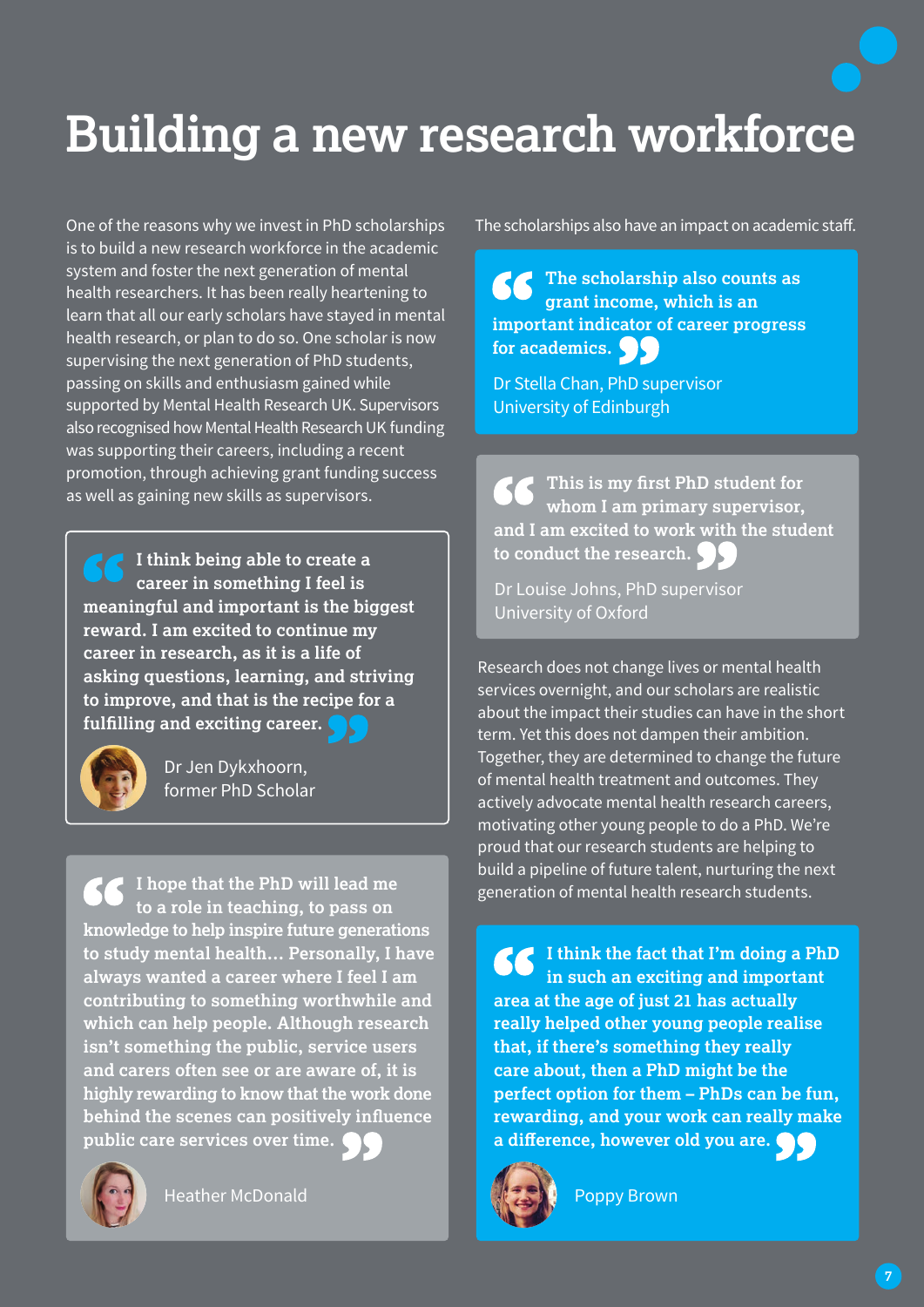

Doing a PhD in mental health educates students on wider issues around mental health including stigma, economic costs for individuals, families and society, the distress and pain experienced as well as positive personal stories, lack of investment in mental health care and the complexity of understanding mental health. Some of our scholars felt a strong personal connection to the issue and have developed new awareness and skills to help others in distress.

**On a personal level I have so much more empathy for individuals who may be going through daily mental health struggles.** 

Former Scholar

We know our scholars are grateful for our supporters' donations and support. Quite literally, they couldn't do it without you. Knowing that your individual contributions (be that baking cakes or climbing a mountain!) are directly funding their studies is incredibly motivating. They feel accountable to the charity, working extra hard to achieve both the delivery of a project but also useful new knowledge.

**I wanted to ensure they had made the right decision through working hard to achieve a PhD.** 



Dr Bethan Davis, former PhD Scholar

#### **It helps me remain motivated and inspired.**



Poppy Brown

We know that doing a PhD can be personally isolating as well as hard work. We were pleased to learn that our funding provided added assurance of the relevance of the work.

**Knowing that Mental Health Research UK has chosen to invest in this research topic on the basis of a belief that it is a worthwhile project continues to feed into my motivation to produce the best work possible and commit myself even more to the PhD. It gives me an extra sense of meaning and worth to the project; knowing that my work is supported by a mental health charity reassures me of the relevance and importance of the theme of the project and even gives me an extra boost of confidence when presenting my work.** 



Heather McDonald

We heard how receiving funding from a charity also has added benefits, with a mention made of the networking opportunities we try to encourage and a clear connection between research and real-life concerns affecting people with mental health problems. The fellowship that people experience from the charity on their PhD journey was particularly valued.

**The annual scholars' day and the connection to individuals connected to the charity has reinforced the need for this work we do and has grounded the research in pragmatic concerns. I think that is the real benefit of receiving funding from a charity as opposed to a broad funding body.** 



Dr Jen Dykxhoorn, former PhD Scholar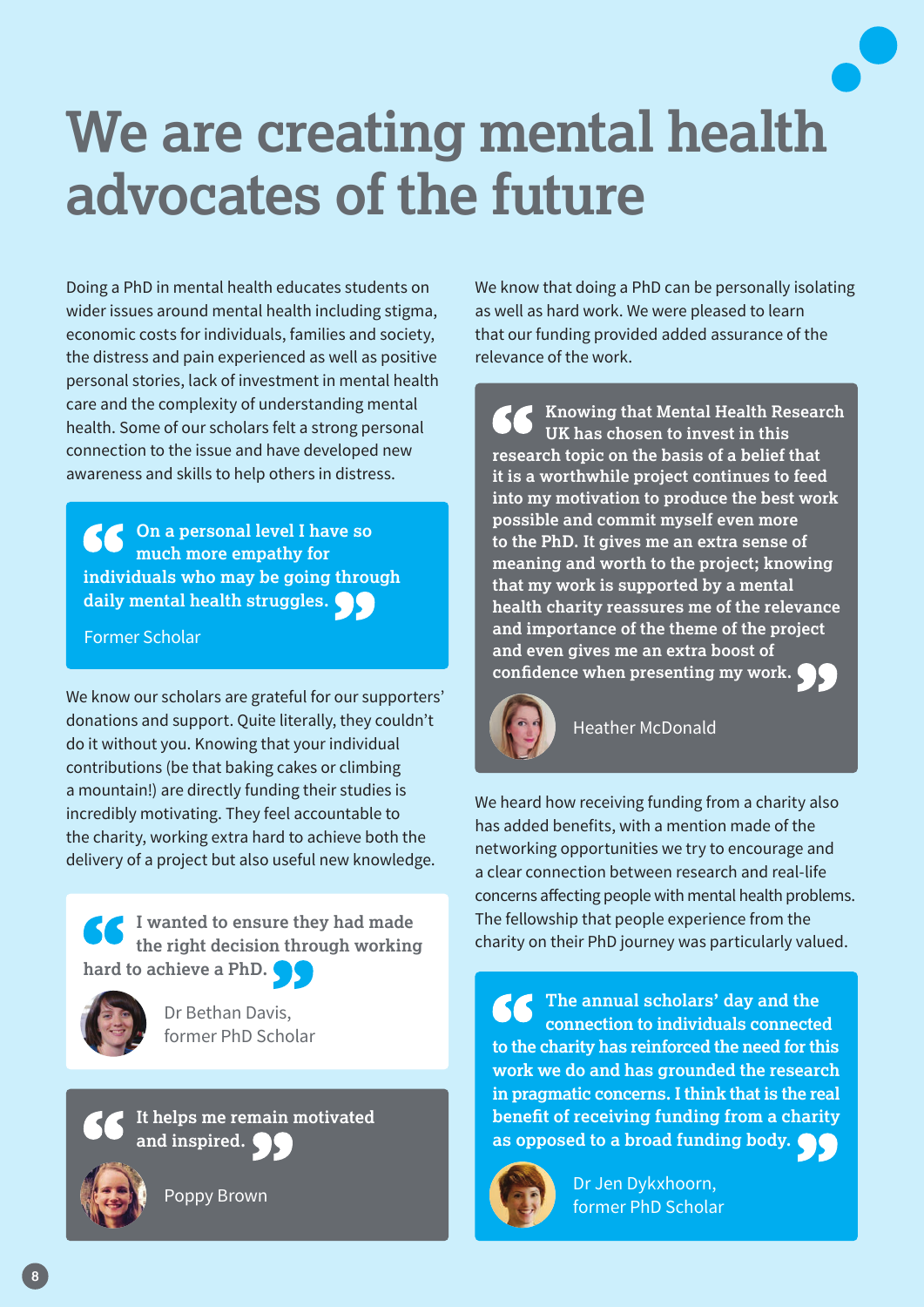

## **The challenges of a research career**

**We asked what people found challenging about working in mental health research because we are keen to strive to improve the whole research ecosystem. We heard how despite being committed to science, an academic career within the university setting is difficult because of the scarcity of permanent positions and difficulties gaining funding, particularly in mental health research.** 

**Although there are a lot of benefits in working with a university, job security is not one of them.** 

Dr Daniel McCartney, former PhD Scholar

This relates to ability to plan for the future including, how moving from institution to institution seems to be the 'norm'. Combining a research career and clinical practice such as clinical psychology was described as 'difficult' and 'challenging'.

We also heard how grant-bid development was both time consuming and also created uncertainty and workplace stress, because even if successful, funding was often short-term. Our scholars recommended that Mental Health Research UK work in collaboration with other charities, and work to influence government policy to develop greater job security within academia. A further recognised challenge was how to translate research findings into practice. Our scholars explained how hard it was to build up 'strong enough' evidence to support the implementation of new treatments. The lack of funds for services and research was acknowledged.

**Mental health research still isn't seen as important as physical health research and it receives much less grant funding for research and NHS funding for treatment and training.** 



Jessica Radley





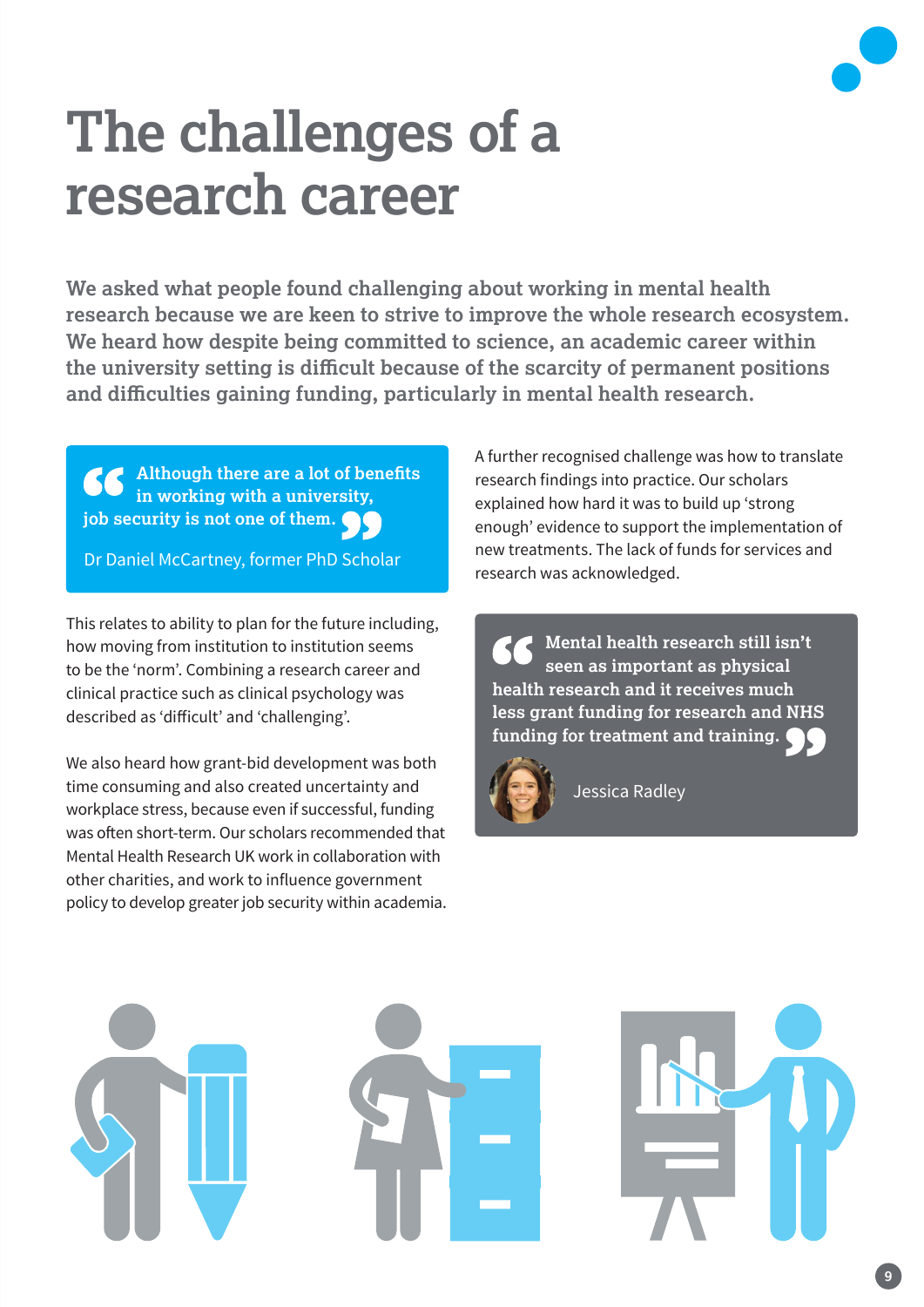### **Recommendations for Mental Health Research UK**

**Our research students are at the centre of everything we do. We value their ideas for how we can grow and improve over the years to come.** 

We asked for feedback on what Mental Health Research UK could do differently. Several suggestions were put forward. The scholars recommended that the studentship include additional funding for training, research costs including laboratory fees, conference attendance and resources to enhance their studies. The trustees have responded positively to each suggestion.

As a result of this feedback from our scholars, we're planning to organise more events, bringing people together, sharing research and collaborating. We are also keen to involve and engage our supporters in research policy debates and campaign activities.

**Mental health research encompasses an array of questions – from finding out the causes and contributors of mental ill health, what interventions help facilitate change and treatment of mental health issues, and then looking at recovery and what that means. Within each area, a number of approaches are used to explore the issue – such as medical sociology, psychiatry, psychology, and power. It is a very complex area and there are unlimited questions to be explored in mental health research.** 



Dr Bethan Davis, former PhD Scholar We are a member of two mental health research funder groups and seek to progress policy and campaign work in partnership with other charities and organisations.

Another idea we're exploring is to develop a peer-topeer network so scholars can support each other with their studies. Those who gain their PhDs might be able to mentor new students. It was also suggested that trustees could mentor scholars, passing on their expertise and enthusiasm for mental health research.

The training of PhD students is crucial and it was suggested Mental Health Research UK talk to other funders and gain agreement for Mental Health Research UK scholars to be able to join Medical Research Council and Economic and Social Research Council doctoral fellowship programmes within the same host institution, if they are available.

The final recommendation to Mental Health Research UK was to continue funding and supporting PhD scholarships, an unsurprising recommendation from students and their supervisors but based upon a sense that there is a huge need for more work in this area. We agree and thank all our supporters for helping us do the work we do.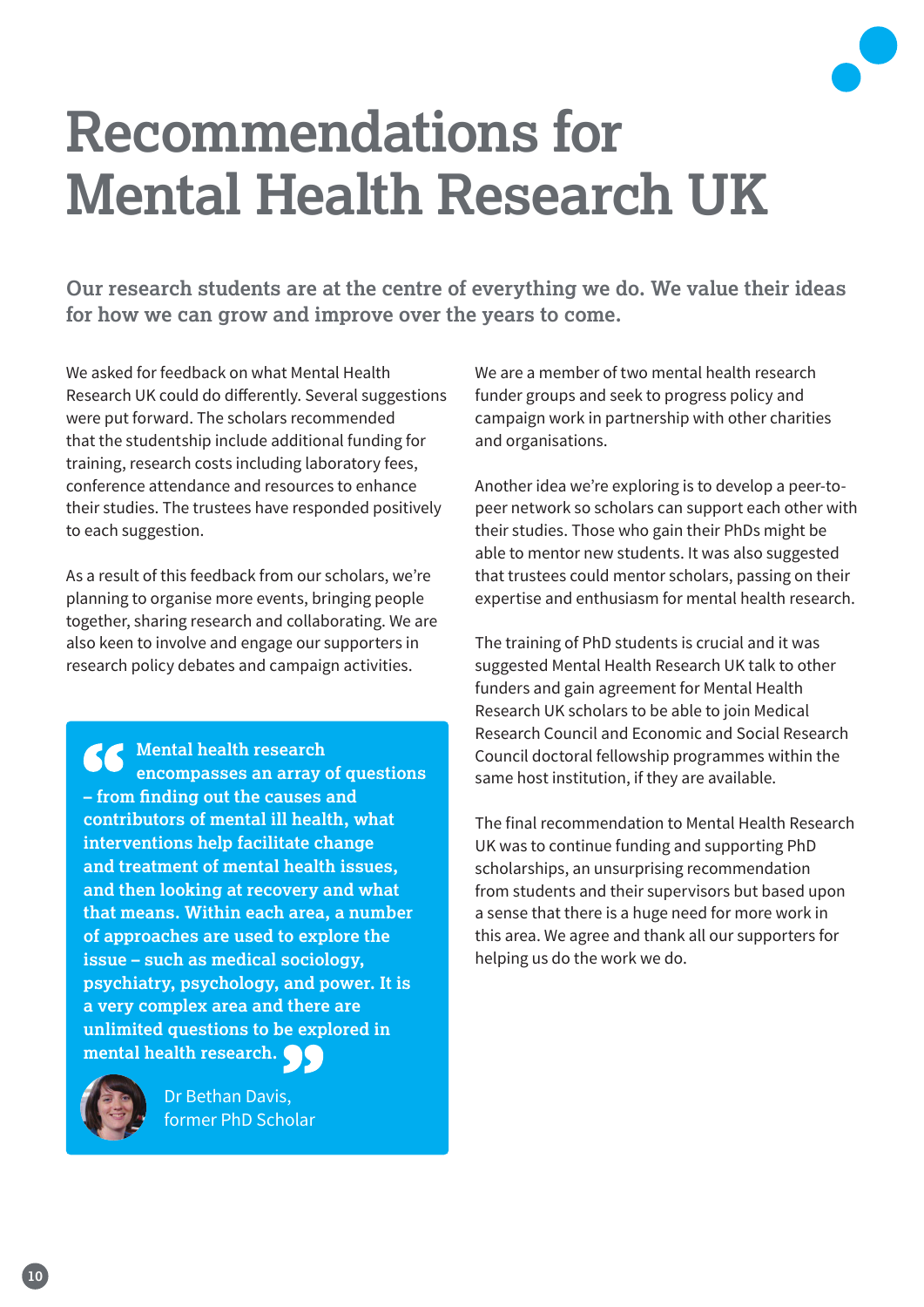## **We can't do it alone**



**Over the past decade, we've developed a strong programme and we are already making an impact.** 

**To achieve our vision for the next 10 years, we need your help.** 

**Could you help with:**

- **Fundraising**
- **Volunteering / becoming a trustee?**

**Our scholars are very aware of the commitment of others to help them progress in their career.** 

**Your support is greatly appreciated.** 

**I was definitely more aware of the fact that my funding came from the generosity of other individuals.** 

Dr Daniel McCartney, former PhD Scholar